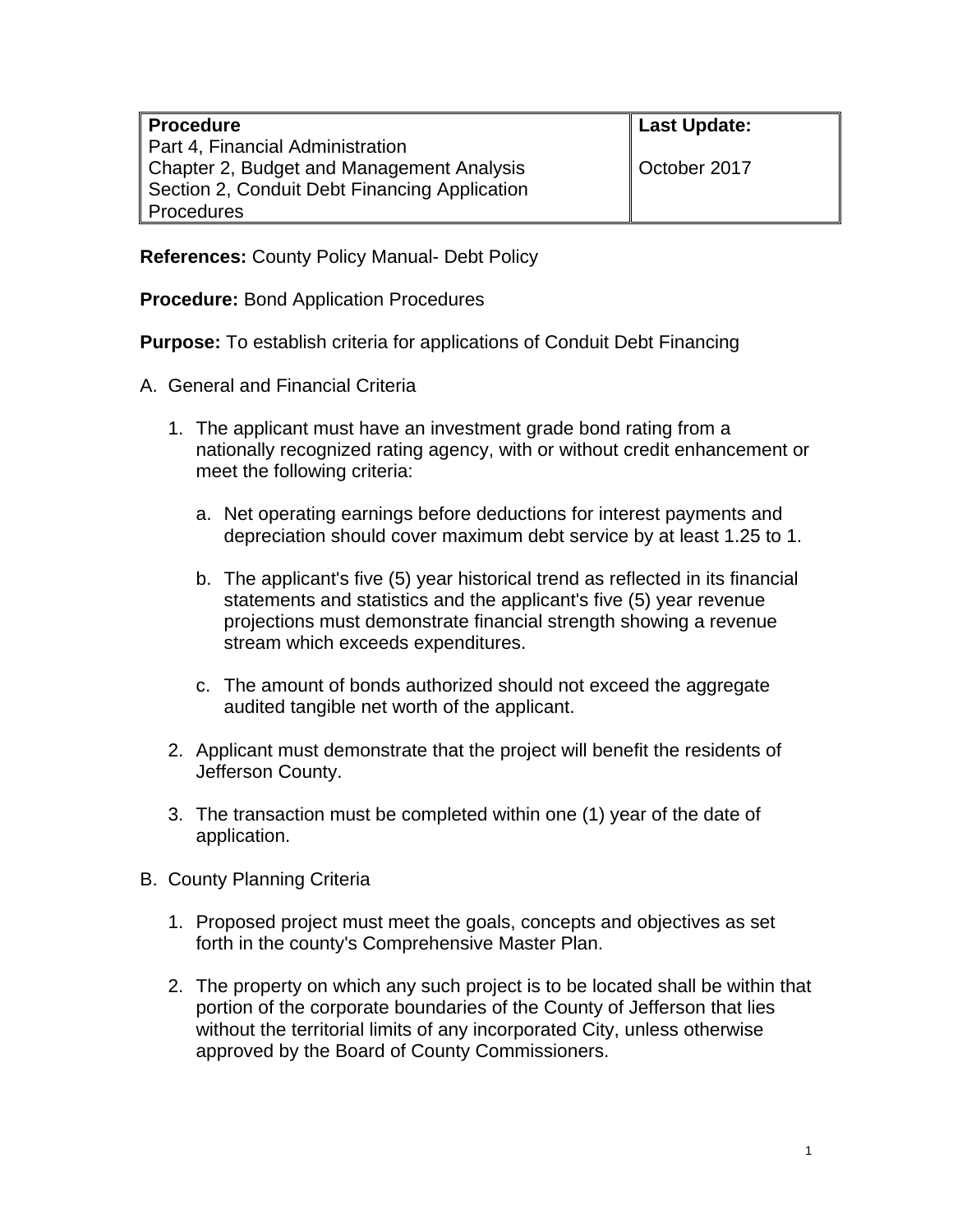- 3. The plans for the proposed project shall be in compliance with appropriate zoning and subdivision regulations. Projects with pending land use applications before the Board of County Commissioners will not be considered for bond issuance funding.
- C. Application Requirements

The applicant will provide:

- 1. A legal opinion from an attorney who is a nationally recognized bond counsel, acceptable to the Board, stating that the applicant's proposal falls within the intent and meaning of the County and Municipality Development Revenue Bond Act and that the bonds when issued will constitute "private activity bonds" as defined in section 141 of the Internal Revenue Service Code.
- 2. A letter from an underwriter acceptable to the county, investor or group of investors indicating that the proposed bond issue can be marketed either publicly or privately to a group of sophisticated investors.
- 3. The name of the investment banker that the applicant is using for this project. (The county reserves the right to approve or reject applicant's selected investment banker.)
- 4. The projected date of closing of the proposed bond issuance.
- 5. The amount requested of the county's Private Activity Bond (PAB) allocation, if applicable. If PAB allocation in addition to the county's PAB allocation is required to fund the project it is the responsibility of the applicant to identify the source or sources of that PAB allocation.
- 6. The basic information concerning the applicant including, but not limited to corporate status, office location, operations within Jefferson County, number of years of doing business and litigation history.
- 7. A general history of the applicant including a description of its operations.
- 8. Financial statements, statistics and information acceptable to the county including, but not limited to the following:
	- a. Historical financial statistics of the applicant and any guarantor for the last five (5) years to include:
		- (1) Balance sheet
		- (2) Income statements
		- (3) Debt service coverage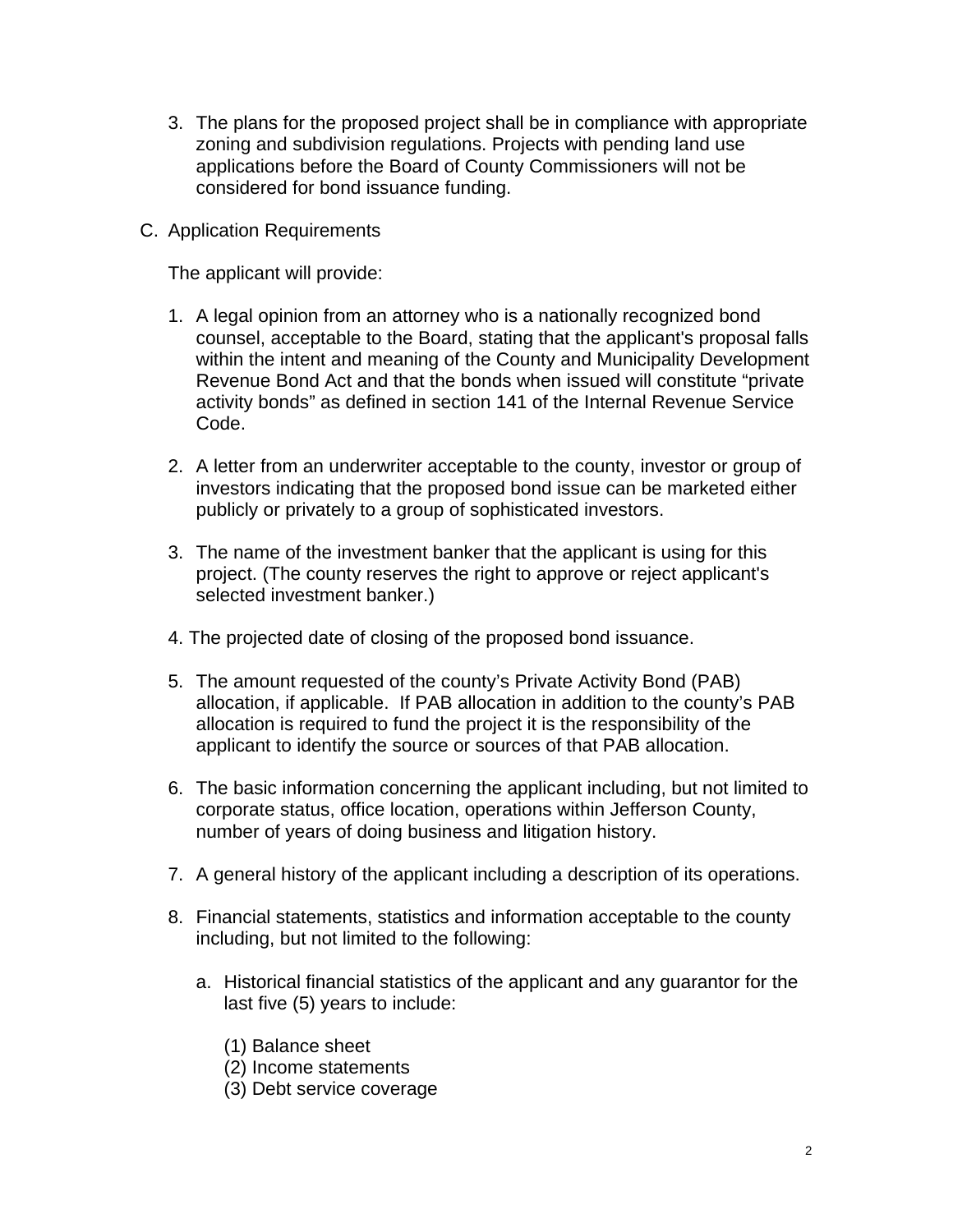- b. A projection of future revenues and expenditures of the applicant for the five (5) years following the year of application supported by a feasibility study.
- c. Estimated bond redemption and interest payment schedule.
- d. The applicant's and any guarantor's financial statements prepared on a generally accepted accounting principles basis for the preceding five (5) years and any interim statements for the most recent year.
- e. A description of the proposed use of the bond proceeds including expenses incidental to the project and costs of the sale of the bonds and a time table for the use of the proceeds.
- f. Procedures established by the applicant for the performance of arbitrage rebate calculations. It is the responsibility of the applicant to perform the required arbitrage rebate calculations and to provide a copy of the calculations to the county.
- g. Evidence satisfactory to the county that the applicant shall be able to repay the bonds and pay all of the project expenses of the issuance of the bonds and complete the project.
- h. In the event the application is approved by the county and the bonds are issued, the applicant will be responsible for providing an annual audited financial statement to the county.
- i. A resume of principal and key employees of applicant, including directors and officers, if applicant is a corporation.
- j. A general description of the project including, but not limited to the following:
	- (1) A legal description of the property upon which the project will be located.
	- (2) A general description of the assets to be purchased or constructed.
	- (3) Size of the project and identification of the portion of the project proposed to be funded with the proceeds of the bond issuance.
	- (4) If the project is to be funded from sources other than the proceeds of the bonds those sources must be identified.